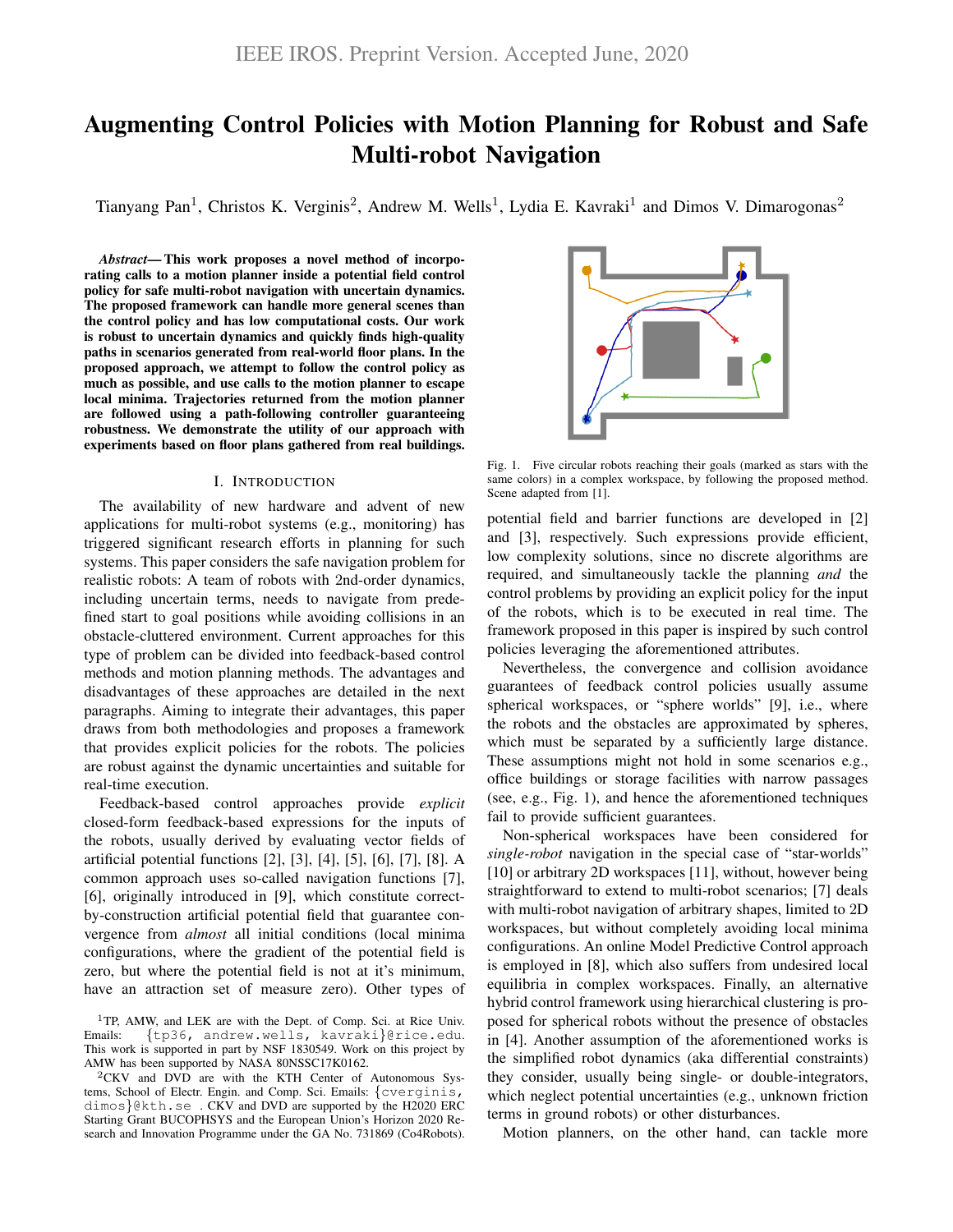general problems, dealing with a larger variety of robot and obstacle shapes. Importantly, they provide a single plan and not policies. A special class of motion planners are samplingbased motion planners, which have become popular due to their ability to provide plans in high-dimensional spaces while providing probabilistic completeness under a loose set of assumptions. The main idea behind these planners is to sample random configurations in the free space and attempt connections between these, either geometrically (geometric motion planning) or by applying random control inputs in the robot dynamic model - differential constraints (kinodynamic planning) [12]. For multiple robots, these planners usually treat the entire team as a single system. This "centralized" approach suffers from the curse of dimensionality [12].

Several works in motion planning present specialized planners aimed at reducing the effect of dimensionality. In [13] the authors compose roadmaps for each robot and search using this composite map. This method is not directly applicable to kinodynamic planning as it may be infeasible to construct a road map, depending on the underlying dynamics. Other approaches have focused on discrete planning, for example over a pebble graph [14]. In these works, a plan is valid if it never places two robots at the same vertex at the same time. This abstraction makes the search more efficient, but geometric information is lost as robots are treated as points on a discrete graph. In [15], the authors employ previous results in discrete leads for the multi-robot motion planning problem. A discretization (e.g., a triangulation) is imposed on the workspace of the robots, which is then used for multi-robot planning. Once a multi-robot plan is found, each robot attempts to follow the discrete lead corresponding to its role in the overall plan. The attempts to follow these leads are adapted over time in order to provide probabilistic completeness.

Even multi-robot motion planners that consider dynamics (e.g., [15]) simulate forward the robot dynamics with randomly generated inputs and output the ones that lead the system safely to the goal. If there are uncertainties in the dynamics model, as considered in this paper, this forward simulation will deviate from the actual robot trajectories, leading to inaccurate solutions.

Since closed-form feedback control policies provide efficient real-time solutions for the multi-robot safe navigation problem, and can be made robust with respect to model uncertainties and disturbances, we aim in this work to exploit their capabilities, by integrating them with sampling-based motion planning techniques. In this way, we can overcome the limitations of potential field, such as local minima. Multi-robot motion planners suffer from poor scalability and inaccurate solutions in the case of uncertain dynamics [16], [12]. By exploiting the advantages of both methodologies, we provide a computationally efficient solution that navigates the robots safely to their goals from all collision-free initial configurations, even in the case of uncertain dynamics.

In this paper, we present a multi-robot feedback control policy, based on potential field, for safe navigation in a complex workspace cluttered with (potentially non-convex)

obstacles. In the case the robots fall in a local minima configuration, led by the complexity of the workspace, a simple geometric sampling-based motion planner is used to derive a geometric path that frees the robots from this configuration. This is performed sequentially for increasing number of robots, alleviating the curse of dimensionality when possible. Path obtained by the motion planners are tracked by a separate path-tracking control policy that is robust to uncertain dynamics. After traversing the paths to escape the local minima, the robots switch to the original feedback control policy. From this point the robots will either complete their navigation (and thus stop) or get stuck in a new local minima, in which case the process repeats until completion. The considered robots obey 2nd-order dynamics with uncertainties and disturbances unknown to the user, and the proposed control policies exhibit provable robustness against these uncertainties. Our approach allows us to solve *efficiently* and in real-time the multi-robot navigation problem for a large variety of complex workspaces, and in cases that cannot be tackled by the original control policy. The validity and efficiency of the approach is demonstrated with extensive experimental studies in simulated environments based on real-world buildings.

## II. PROBLEM FORMULATION AND METHODOLOGY

Consider N robots operating in a workspace  $W \subset \mathbb{R}^n$ , with index set  $\mathcal{N} := \{1, \ldots, N\}$ . Each robot occupies a sphere of radius  $r_i > 0$ , denoted by  $A_i(x_i) \subset \mathbb{R}^n$ , where  $x_i \in \mathbb{R}^n$  is the respective geometric center, representing robot *i*'s state. We consider the following 2nd-order dynamics for robot  $i \in \mathcal{N}$ :

$$
\ddot{x}_i = u_i + f_i(x_i, \dot{x}_i, t),\tag{1}
$$

where  $f_i : \mathbb{R}^{2n} \times \mathbb{R}_{\geq 0} \to \mathbb{R}^n$  is a smooth *unknown* function modeling disturbances, model uncertainties etc, satisfying  $f_i(x_i, 0, t) = 0, \forall x_i \in \mathbb{R}^n, t \in \mathbb{R}_{\geq 0}$  and  $||f_i(x_i, \dot{x}_i, t)|| \leq \overline{\tilde{f}_i}$ ,  $\forall (x_i, \dot{x}_i) \in \mathbb{R}^{2n}, t \in \mathbb{R}_{\geq 0}$ , for a positive unknown constant  $\bar{f}_i$ ,  $\forall i \in \mathcal{N}$ . Moreover, in view of the aforementioned properties, it is reasonable to assume that there exist  $\lambda_i$ ,  $\epsilon_i$ such that  $||f_i(x_i, \dot{x}_i, t)|| \leq \lambda_i ||\dot{x}_i||$ , when  $||\dot{x}_i|| \leq \epsilon_i$ ,  $\forall i \in \mathcal{N}$ [17];  $u_i \in \mathbb{R}^n$  is robot i's control input,  $\forall i \in \mathcal{N}$ .

Moreover, let there be  $M$  disjoint obstacles in the workspace  $\mathcal{O}_k \subset \mathcal{W}, \forall k \in \mathcal{M} \coloneqq \{1, \ldots, M\}$ , which *are not assumed to be spherical or convex*, as in the majority of the feedback control-based related works, e.g., [5], [3], [18]. The goal of the robots is to navigate to predefined goal configurations  $g_i, i \in \mathcal{N}$  in the free space while avoiding collisions with each other and the workspace obstacles. The goals are assumed to be sufficiently far from the obstacles as well as each other, i.e.,  $||g_i - g_j|| > r_i + r_j + \nu$ ,  $\forall i, j \in \mathcal{N}$ ,  $i \neq j$ , and  $\min_{k \in \mathcal{M}} \inf_{y \in \mathcal{O}_k} ||g_i - y|| > r_i + \nu_o, \forall i \in \mathcal{N}$ ,  $k \in \mathcal{M}$ , for positive constants  $\nu_o$ ,  $\nu$ .

# *A. Feedback Control*

*1) Artificial Potential Field-based Navigation:* We aim here to design a decentralized feedback control law that aims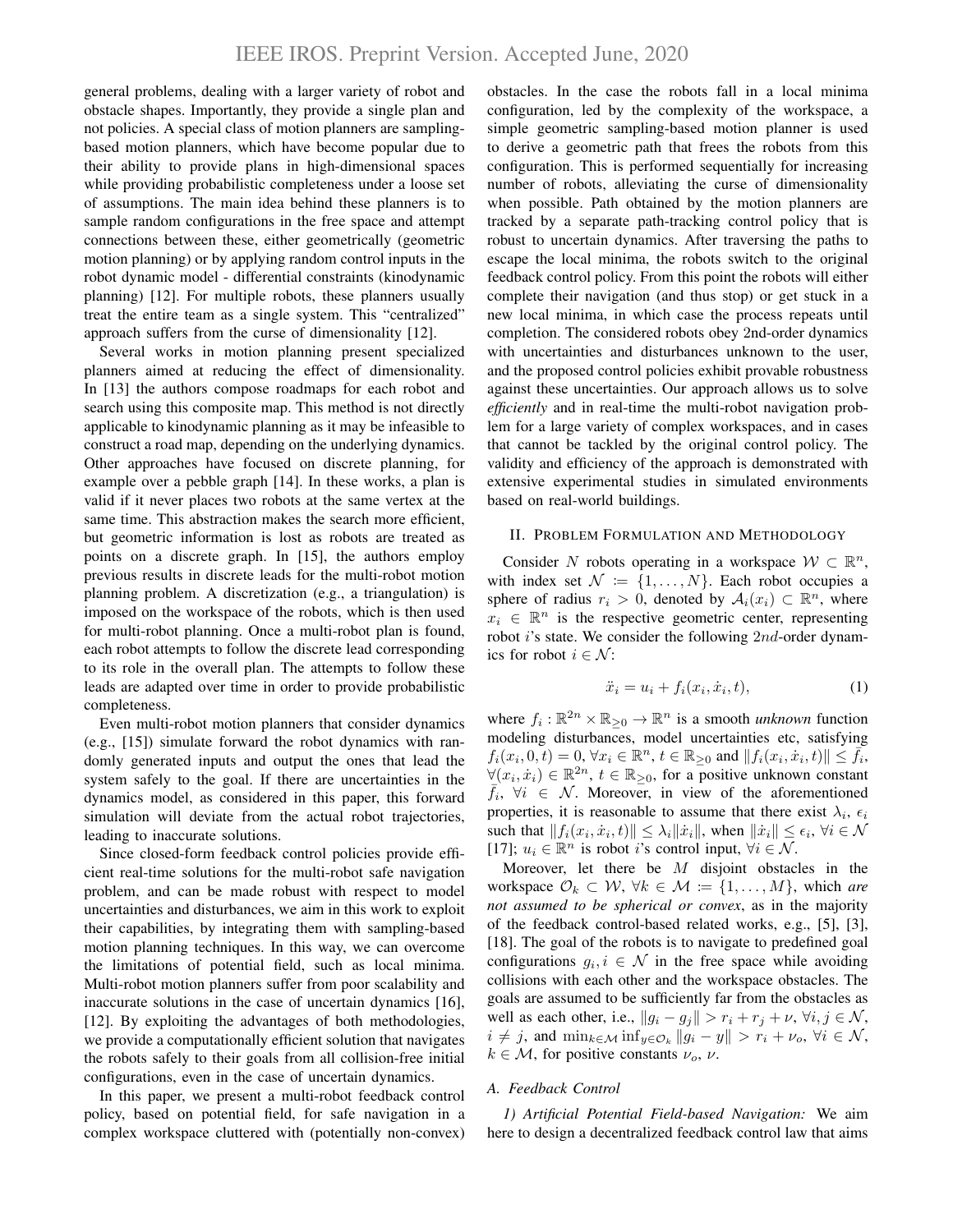at navigating the robots to their goals while avoiding colliding with each other and the workspace obstacles. The control design follows standard potential field-based techniques, adjusted for the 2nd-order uncertain dynamics (1). The shapes of the obstacles might not have a closed-form expression describing them, and hence we approximate obstacle k by  $L_k$ spheres, and define  $\bar{\mathcal{L}} \coloneqq \{1, \ldots, L_1, L_1+1, \ldots, \sum_{k \in \mathcal{M}} L_k\}$ as the respective index set for all the obstacles spheres<sup>1</sup>. Moreover, we denote by  $o_k$  and  $r_{o_k}$  the center and radius of the kth obstacle sphere. Note that the spheres might be intersecting. By defining  $\gamma_i := x_i - g_i \in \mathbb{R}^n$ ,  $\forall i \in \mathcal{N}$ ,  $d_{ij} \coloneqq \|x_i - x_j\|^2 - (r_i + r_j)^2 - \sigma, \,\forall i, j \in \mathcal{N}, \, i \neq j, \text{ and}$ distances to obstacle spheres as  $d_{ik}^o := ||x_i - o_k||^2 - (r_i +$  $(r_{o_k})^2 - \sigma_o$ ,  $\forall k \in \overline{\mathcal{L}}$ , the control design aims at guaranteeing  $\lim_{t\to\infty} \gamma_i(t) = 0$ , and  $d_{ij}(t) > 0$ ,  $d_{ik}^o(t) > 0$ ,  $\forall t \geq 0$ ,  $i, j \in \mathcal{N}, i \neq j, k \in \overline{\mathcal{L}}$ . (Note, squaring is only needed to ensure the equations are differentiable everywhere.) The constants  $\sigma$  and  $\sigma_o$  are safety margins that will be used in the subsequent sections.

In order to reduce the local minima configurations, we wish the robots to be affected by other robots and the obstacles (in order to avoid collisions), only when they are sufficiently close to each other, reducing thus the configurations where the counteracting objectives (go-to-goal and collision avoidance) can cancel each other. Therefore, we design the smooth switch function  $\beta(\cdot, y) : [0, y] \to [0, \beta],$ with

$$
\beta(x, y) := \begin{cases} \vartheta(x), & 0 \le x \le y \\ \bar{\beta}, & y \le x \end{cases}
$$

,

for positive constants  $y, \overline{\beta}$ , and an appropriate polynomial  $\vartheta(x)$  that guarantees that  $\beta(x, y)$  is twice continuously differentiable. We define now  $\beta_{ij} := \beta_{ij}(d_{ij}) := \beta(d_{ij}, \underline{s}),$  $\forall i, j \in \mathcal{N}, i \neq j$ , with s being a small positive constant representing the distance where the agents take each other into account for collision avoidance (e.g., a sensing radius) observe that  $\beta_{ij}$ 's derivative is zero when  $d_{ij} > g$ ) Given  $\beta_{ij}$ , we define then the barrier-like functions  $b_{ij} := \beta_{ij} (d_{ij})^{-1}$ that blow up to infinity when  $d_{ij} = 0, \forall i, j \in \mathcal{N}, i \neq j$ . Similarly, we define the barrier-like functions  $b_{ik}^o := (\beta_{ik}^o)^{-1}$ , where  $\beta_{ik}^o := \beta_{ik}^o(d_{ik}^o) := \beta(d_{ik}^o, s_o)$ ,  $\forall i \in \mathcal{N}, k \in \mathcal{L}$ , for a small positive constant  $s$ <sub>o</sub> respresenting the distances where the robots take the obstacles into account for collision avoidance. Notice that the smaller the region of collision influence is (defined by  $\underline{s}$ ,  $\underline{s}$ <sub>o</sub>), the fewer the local minima configurations are.

We design next the control scheme. Define first the reference velocity signals as

$$
v_{r_i} := \sum_{j \in \mathcal{N} \setminus \{i\}} \alpha_{ij} \frac{\partial b_{ij}}{\partial d_{ij}} (x_i - x_j) - \sum_{k \in \bar{\mathcal{L}}} \frac{\partial b_{ik}^o}{\partial d_{ik}^o} (x_i - o_k) - k_i \gamma_i
$$
\n(2)

where  $\alpha_{ij} = -1$  if  $i > j$ ,  $\alpha_{ij} = 1$  if  $i < j$ , and  $k_i$  are positive constant gains,  $\forall i \in \mathcal{N}$ . Note that  $v_{r_i} \to \infty$  in a collision with an obstacle or another robot. The control law is then designed as

$$
u_i = -v_{r_i} + \dot{v}_{r_i} - k_{v_i} e_{v_i}, \tag{3}
$$

where  $e_{v_i} \coloneqq \dot{x}_i - v_{r_i}$ , and  $k_{v_i}$  are positive constant gains,  $\forall i \in \mathcal{N}$ . In order to prove the correctness of the aforementioned control policy, consider the Lyapunov function candidate

$$
V = \sum_{i \in \mathcal{N}} \left\{ \frac{k_i}{2} ||\gamma_i||^2 + \sum_{k \in \bar{\mathcal{L}}} b_{ik}^o + \frac{1}{2} ||e_{v_i}||^2 \right\} + \sum_{i \in \mathcal{N}} \sum_{j \in \mathcal{N} \setminus \{j\}} b_{ij},
$$

which, assuming  $d_{ij} > 0$ ,  $d_{ik}^o > 0$  at  $t = 0$ , is well-defined. The derivative of V, after noting that  $\sum_{i \in \mathcal{N}} \sum_{j \in \mathcal{N} \setminus \{j\}} b_{ij} =$  $-\sum_{i\in\mathcal{N}}\sum_{j\in\mathcal{N}\setminus\{i\}}\alpha_{ij}\frac{\partial b_{ij}}{\partial d_{ij}}$  $\frac{\partial b_{ij}}{\partial d_{ij}}(x_i-x_j)^\top \dot{x}_i$ , writes  $\dot{V} = -\sum$ i∈N  $\{v_{r_i}^{\top} \dot{x}_i - e_{v_i}^{\top} (u_i - \dot{v}_{r_i} + f_i(x_i, \dot{x}_i, t))\}.$ 

By substituting  $\dot{x}_i = v_{r_i} + e_{v_i}$  and (2), (3),  $\dot{V}$  becomes

$$
\dot{V} = -\sum_{i \in \mathcal{N}} \left\{ ||v_{r_i}||^2 + k_{v_i} ||e_{v_i}||^2 - e_{v_i}^\top f(x_i, v_i, t) \right\}, \quad (4)
$$

and by using  $||f_i(\cdot)|| \leq \bar{f}_i$  and completing the squares,

$$
\dot{V} \leq -\sum_{i \in \mathcal{N}} \left\{ ||v_{r_i}||^2 + \frac{k_{v_i}}{2} ||e_{v_i}||^2 - \frac{\bar{f}_i}{2k_i} \right\}.
$$

Hence,  $\dot{V} < 0$  when  $||v_{r_i}|| > \sqrt{\frac{\bar{f}_i}{2k_i}}$  $\overline{\frac{\bar{f}_i}{2k_{v_i}}}$  or  $\|e_{v_i}\|$   $> \sqrt{\frac{\bar{f}_i}{k_{v_i}^2}},$ which implies that  $v_{r_i}(t)$  and  $e_{v_i}(t)$  remain bounded,  $\forall t \geq 0$ . From continuity, and the fact that the obstacles are not placed at infinity, this implies that  $\frac{\partial b_{ij}}{\partial d_{ij}}$  and  $\frac{\partial b_{ik}^{\circ}}{\partial d_{ik}^{\circ}}$  also remain bounded, guaranteeing thus obstacle and inter-robot collision avoidance. Moreover, according to [17, Th. 4.18], the system will converge to a set around the equilibrium  $(v_{r_i}, e_{v_i}) = (0, 0), \forall i \in \mathcal{N}$ , where it holds  $\dot{x}_i = 0$ ,  $k_i\gamma_i=\sum_{j\in\mathcal{N}\setminus\{i\}}\alpha_{ij}\frac{\partial b_{ij}}{\partial d_{ij}}$  $\frac{\partial b_{ij}}{\partial d_{ij}}(x_i-x_j)-\sum_{k\in\bar{\mathcal{L}}}$  $\frac{\partial b_{ij}^o}{\partial d_{ik}^o}(x_i - o_k),$  $\forall i \in \mathcal{N}$ . By selecting large enough gains  $k_{v_i}$ , this set can be shrunk to achieve  $\|\dot{x}_i\| \leq \epsilon$ , where  $\|f_i(\cdot)\| \leq \lambda_i \|\dot{x}_i\|$  holds. Hence, in that set, (4) becomes, after using  $\dot{x}_i = e_{v_i} + v_{r_i}$ and completing the squares

$$
\dot{V} \leq -\sum_{i \in \mathcal{N}} \left\{ \frac{1}{2} ||v_{r_i}||^2 + \frac{1}{2} \left( k_{v_i} - 2\lambda - \lambda^2 \right) ||e_{v_i}||^2 \right\},\,
$$

and hence, by choosing large enough  $k_{v_i}$  so that  $k_{v_i} > \lambda^2 + \lambda^2$  $2\lambda$ , we can guarantee by Barbalat's Lemma [17] that the system will converge to the set  $\mathbb{S} := \{x \in \mathbb{R}^{Nn} : v_{r_i} =$  $e_{v_i} = 0, \forall i \in \mathcal{N} \} = \{ x \in \mathbb{R}^{Nn} : x_i = v_{r_i} = 0, \forall i \in \mathcal{N} \}$  $\mathcal{N}$ }. Note that, by sufficiently reducing  $s_o$  (in the definition of  $\beta_{ik}^o$ ), we can achieve  $||g_i - o_k|| > r_{o_k}$ ,  $\forall i \in \mathcal{N}, k \in$  $\overline{L}$ , i.e., there's no influence from the obstacles at the goal configurations (note that this is feasible due to the assumption on the goal distances). In that case, the configurations in the set  $\{x \in \mathbb{R}^{Nn} : d_{ij} > s, \forall i, j \in \mathcal{N}, i \neq j\} \cap \mathbb{S}$  are the desired equilibria, since  $v_{r_i} = k_i \gamma_i = 0$ ,  $\forall i \in \mathcal{N}$ , in that set. Except for the desired configuration, S contains also several

<sup>&</sup>lt;sup>1</sup>The spherical approximation is dropped in the next section.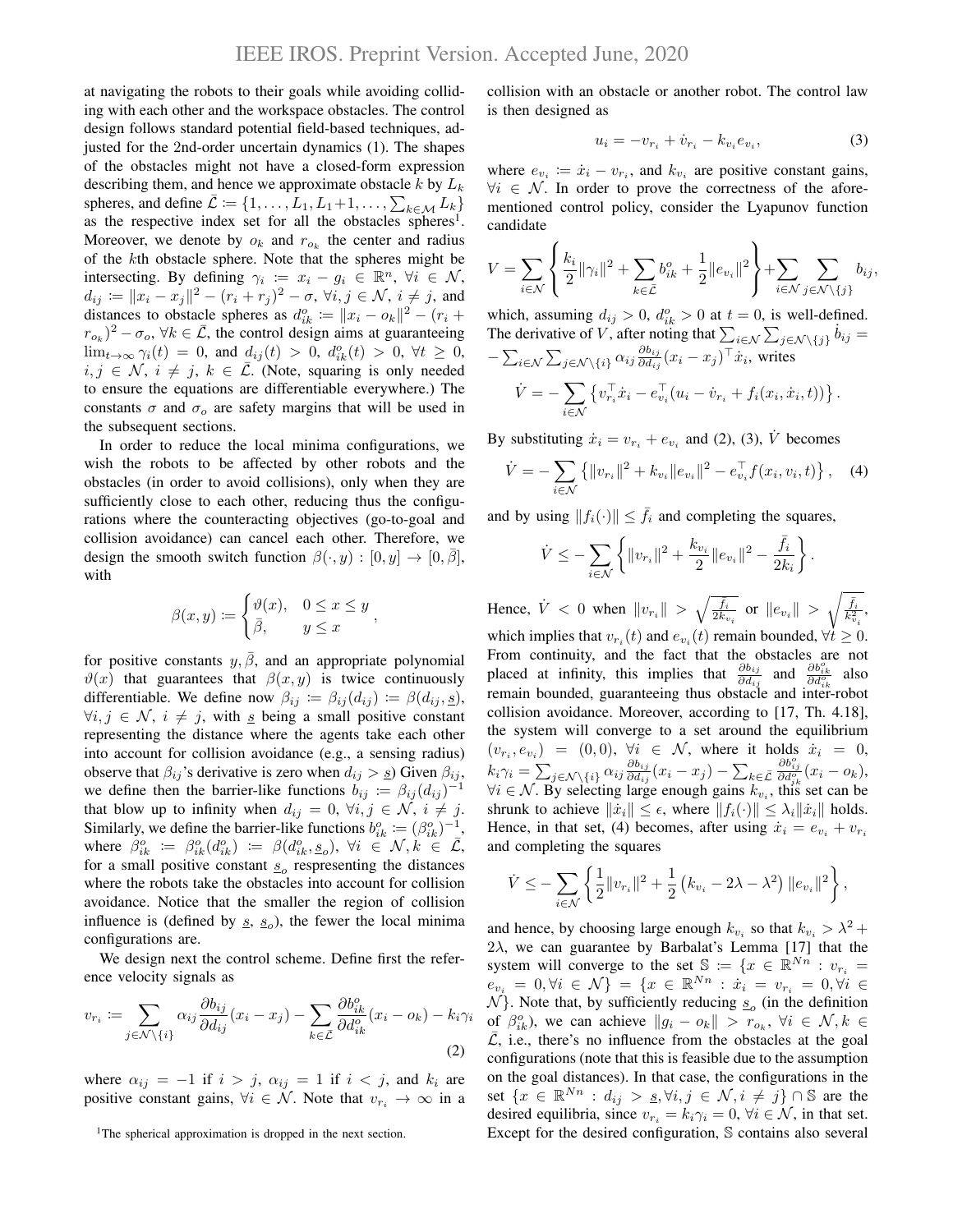undesired local minima configurations. In the next section, we will devise a higher-level sampling-based algorithm, that overcomes these configurations.

*2) Path Tracking Control Scheme:* We design here a simple control scheme that achieves tracking of a collisionfree path  $x_d$  within certain bounds, using the Prescribed Performance Control (PPC) methodology [19]. This path will be the output of the geometric sampling-based motion planner of the next section, which is called by the robots to escape from the aforementioned local minima configurations. Let the path be endowed with a time interval, resulting in the time trajectory  $x_d(t)$ , and let  $x_i^*$ ,  $\forall i \in \mathcal{N}$  denote the state of the robots at this configuration. Without loss of generality, we assume that the domain of  $x_d$  is  $[0, t_f]$  for a designer-specified positive constant  $t_f$ . We next fix the index  $i$  since the control design concerns one robot. Nevertheless, the design can be trivially extended to simultaneous tracking by more than one robot (of respective paths), since it doesn't interact with the other robots. Moreover, we consider that  $x_d(0) = x_i^*(0)$ , which can be guaranteed by the samplingbased planner of the next section.

Prescribed Performance Control achieves evolution of an error state in prescribed bounds, regardless of potentially unknown dynamic terms (here  $f_i(\cdot)$  in (1)). More specifically, PPC aims at guaranteeing  $|e_{\ell}(t)| < \rho, \forall \ell \in \{1, \ldots, n\},\$  $t \geq 0$ , where  $e_{\ell}$  is the  $\ell$ th component of the error metric  $e := x_i^* - x_d$ , and  $\rho > 0$  is a *prescribed* positive constant<sup>2</sup> to bound  $e(t)$ . This  $\rho$  will be used in the subsequent section to define an extended-free space for the motion planner, since it dictates how close the trajectory of the robot can evolve to  $x_d$ .

The potential field control policy from the previous subsection guarantees that, at this local minima configuration, it will hold that  $||x_i^* - x_j^*||^2 > (r_i + r_j)^2 + \sigma$ ,  $\forall i, j \in \mathcal{N}$ ,  $i \neq j$ , and  $||x_i^* - o_k||^2 > (r_i + r_{o_k})^2 + \sigma_o$ ,  $\forall i \in \mathcal{N}, k \in \overline{\mathcal{L}}$ . Since the spheres are overapproximations of the robots and the obstacles, it will also hold that

$$
\inf_{y \in A_j(x_j^*)} ||x_i^* - y|| > \widetilde{\sigma}, \forall i, j \in \mathcal{N}, i \neq j
$$
 (5a)

$$
\inf_{y \in \mathcal{O}_k} ||x_i^* - y|| > \widetilde{\sigma}_o, \forall i \in \mathcal{N}, k \in \mathcal{M},
$$
 (5b)

where  $\tilde{\sigma}$ ,  $\tilde{\sigma}_o$  are constants that can be derived from  $\sigma$  and  $\sigma_{\rm o}$ , respectively and the radii of the approximating spheres. Assume now that  $x_d(t)$  satisfies the following for robot *i*:

$$
|e_{\ell}| \le \min{\{\widetilde{\sigma}, \widetilde{\sigma}_o\}} \Rightarrow
$$
  

$$
\mathcal{A}_i(x_i(t)) \cap \mathcal{A}_j(x_j^*) = \mathcal{A}_i(x_i(t)) \cap \mathcal{O}_k = \emptyset,
$$
 (6)

 $\forall \ell \in \{1, \ldots, n\}, \ j \in \mathcal{N} \backslash \{i\}, k \in \mathcal{M} \text{ and } t \in [0, t_f].$  In other words, the path  $x_d$  is chosen such that, if robot i tracks it sufficiently close (defined by  $\min{\{\tilde{\sigma}, \tilde{\sigma}_o\}}$ ), it won't collide with other robots or obstacles. Note that such a choice for  $x_d(t)$  is feasible due to (5) and will be enforced in the motion planner of the next subsection. We will choose the constant  $\rho$  such that  $\rho < \min{\{\tilde{\sigma}, \tilde{\sigma}_o\}}$ . Then, since the following control design will satisfy  $-\rho < e_{\ell}(t) < \rho$ ,  $\forall i \in [0, t_f], \ell \in \{1, \ldots, n\}$ , collisions between robot i and other robots/obstacles is provably avoided. The developed control design, described subsequently, follows closely the traditional PPC methodology (e.g., [19]).

We design first a reference velocity vector as as

$$
v_r \coloneqq \dot{x}_d - kr_\varepsilon \varepsilon,\tag{7}
$$

where k is a positive constant gain, and  $\varepsilon \coloneqq [\varepsilon_1, \dots, \varepsilon_n]^\top$ ,  $r_{\varepsilon} := \text{diag}\{[r_{\varepsilon_\ell}]_{\ell \in \{1,...,n\}}\}, \text{ with } \varepsilon_\ell := \ln \frac{1+\frac{\varepsilon_\ell}{\rho}}{1-\frac{\varepsilon_\ell}{\rho}}, r_{\varepsilon_\ell} :=$  $2\rho^2$  $\frac{2\rho}{\rho^2 - e_\ell^2}$ ,  $\forall \ell \in \{1, \ldots, n\}$ . The intuition here is that we aim to  $\ker \mathcal{C}_{\varepsilon}$  bounded in a *compact* set, which would then imply that  $-\rho < e_{\ell}(t) < \rho, \forall \ell \in \{1, \ldots, n\}, t \geq 0$ . We define the velocity error  $e_v = \dot{x}_i - v_r$ , and design the control input as

$$
u_i = \dot{v}_r - \rho^{-1} r_\varepsilon \varepsilon - k_v e_v,\tag{8}
$$

for a positive constant gain  $k_v$ . To show the correctness of the aforementioned policy, consider the Lyapunov function

$$
V = \frac{1}{2} ||\varepsilon||^2 + \frac{1}{2} ||e_v||^2,
$$

which is well-defined at  $t = 0$  since  $x(0) = x_d(0)$  implying that  $-\rho \langle e_{\ell}(0) \rangle \langle \rho, \ell \in \{1, \ldots, n\}$ . Differentiating V yields

$$
\dot{V} = \varepsilon^{\top} r_{\varepsilon} \rho^{-1} (\dot{x}_i - \dot{x}_d) + e_v^{\top} (u_i - \dot{v}_r + f_i(x_i, \dot{x}_i, t)) \n= - k \rho^{-1} ||r_{\varepsilon} \varepsilon||^2 - k_v ||e_v||^2 + e_v^{\top} f_i(x_i, \dot{x}_i, t)
$$

and by using  $||f_i(x_i, \dot{x}_i, t)|| \leq \bar{f}_i$  as well as completing the squares, we obtain

$$
\dot{V} \le -k\rho^{-1} \|r_{\varepsilon}\varepsilon\|^2 - \frac{k_v}{2} \|e_v\|^2 + \frac{\bar{f}^2}{2k_v}
$$

Hence,  $\dot{V} < 0$  when  $||e_v|| > \frac{\bar{f}}{k_v^2}$  or  $||r_{\varepsilon} \varepsilon|| > \bar{f} \sqrt{\frac{\rho}{2k k_v}}$ , which is satisfied when  $\|\varepsilon\| > \sqrt{\bar{f}} \sqrt[4]{\frac{\rho}{2kk_v}}$ , since it can be verified that  $||r_{\varepsilon}|| > ||\varepsilon||$ . We conclude then by [17, Th. 4.18] that  $e_v$ and  $\varepsilon$  are ultimately bounded in compact sets, as  $||e_v(t)|| \le$  $\overline{e}_v$ ,  $\|\varepsilon(t)\| \leq \overline{\varepsilon}$  for positive and *unknown* constants  $\overline{e}_v$ ,  $\overline{\varepsilon}$ . Therefore, by using the inverse logarithm, we obtain

$$
-1<\frac{\exp(-\bar\varepsilon)-1}{\exp(-\bar\varepsilon)+1}\leq\frac{e_\ell(t)}{\rho}\leq \frac{\exp(\bar\varepsilon)-1}{\exp(\bar\varepsilon)+1}<1,
$$

implying that  $-\rho \langle e_{\ell}(t) \rangle \langle \rho, \forall \ell \in \{1, \ldots, n\}, t \geq 0$ , achieving thus tracking of  $x<sub>d</sub>(t)$  with prescribed performance, without requiring knowledge of  $f_i(\cdot)$  or its bound.

# *B. Application of Motion Planner*

Rather than attempting to compute a motion plan before moving, we apply the potential field-based control policy to the real robots and only pause to compute plans when a local minima is detected. By default, the robots move in real-time according to the potential field-based controller (Alg. 1 line: 2). At any time step, if we detect that the multi-robot system is stuck in a local-minimum, we call a motion planner on a subset of robots. Once a path that escapes the local minimum has been found, it is tracked using the path-tracking control

<sup>&</sup>lt;sup>2</sup>The original PPC methodology actually considers time-varying  $\rho(t)$ , but a constant  $\rho$  suffices in our case.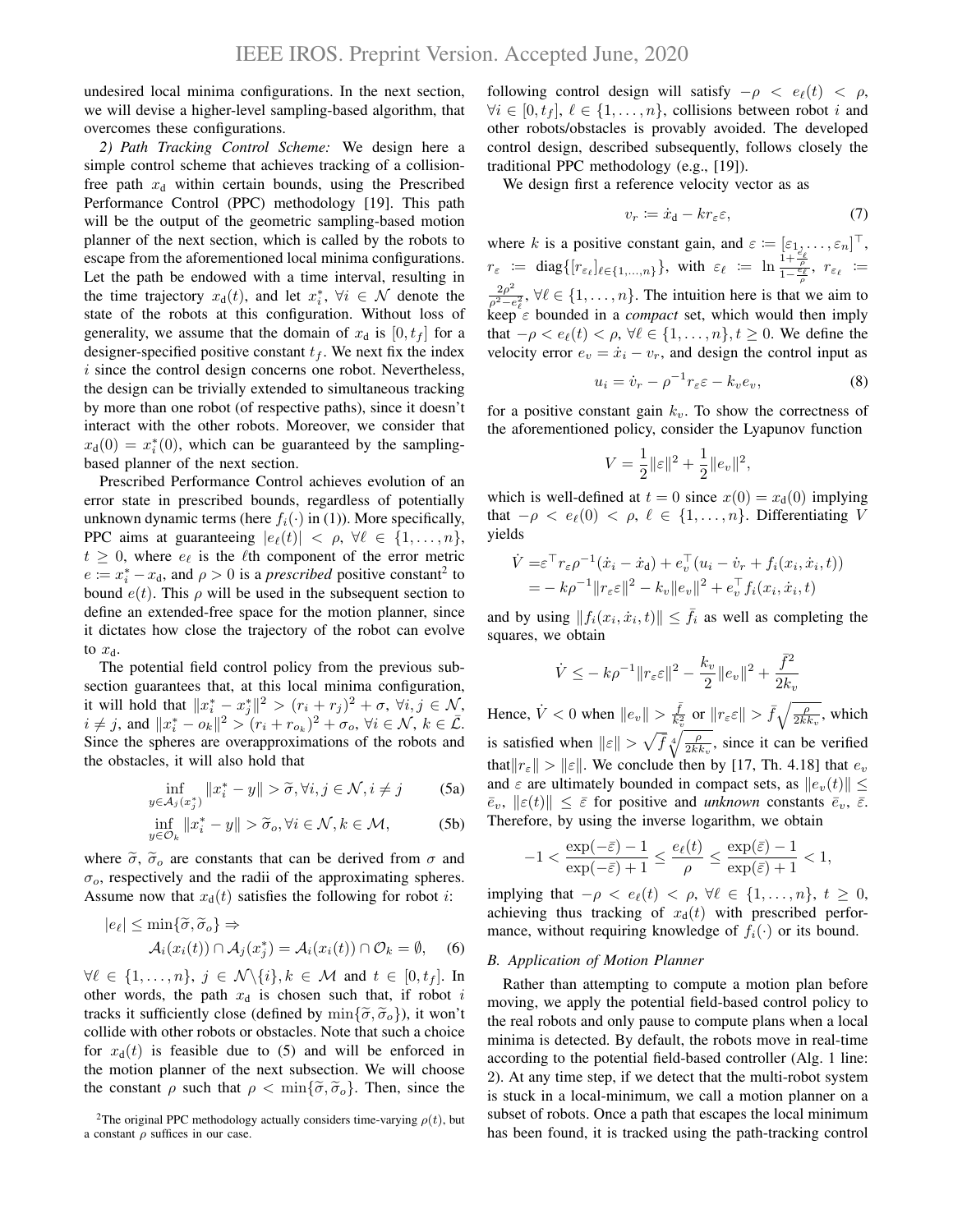policy of Section II.A.2). Once path-tracking completes, we return to the original multi-robot policy in the current state.

We detect local minima by testing whether the velocity for any robot is above a small threshold  $\delta$  (Alg. 1 line: 3). If no robot has velocity greater than  $\delta$  and if any robot has yet to reach its goal, then the potential field policy is at a local minima. Once this state is detected, we call the motion planner (Alg. 1 line: 8) with a specified timeout value (parameter *MPTimeout*) as well as a limit on the number of robots to consider for simultaneous motion planning (*NRobMP*). The motion planner is to return paths with a clearance *MinClearance* =  $\min{\{\tilde{\sigma}, \tilde{\sigma}_o\}}$ , as required by the path tracking controller (see (6)).

Initially *NRobMP* is set to 1 (Alg. 1 line: 6) such that only a single robot is chosen for motion planning. All robots are considered, one at a time. Later *NRobMP* increases. In general, one philosophy is that we attempt to escape local minima by moving as few robots simultaneously as possible. This allows us to avoid the curse of dimensionality as much as we can. To preserve completeness, we may need to invoke motion planning on all robots (even robots that have already reached their goal). Additionally, we need to increase the motion planning time. Our heuristic to determine which subset of robots should be passed to the motion planner is discussed below. We increment *MPTimeout* and *NRobMP* until the motion planner returns a plan. The path tracking policy follows the trajectory and drives the robots to the new state. Then we switch back to the potential field-based controller and follow the control policy again. This repeats until the problem is solved or the total timeout is reached.

The pseudocode describing the application of the motion planner (function call at Alg. 1 line: 8) is shown in Algorithm 2. Here A refers to the set of all robots and  $\mathcal{R}_s$  refers to robot s. Let  $\mathcal{A}_{arrived} \subset \mathcal{A}$  be the set of robots that have reached their goals, and  $\mathcal{A}_{unarrived} = \mathcal{A} \setminus \mathcal{A}_{arrived}$  the set of robots that have not reached their goals.

The function  $getSubsetsOfRobots(\mathcal{A}, \mathcal{A}_{arrived}, n_s)$  returns a list of subsets of up to  $n<sub>s</sub>$  robots. The list is ordered such that robots in  $A_{unarrived}$  are prefered. Of these, subsets are ordered based on the smallest summed Euclidean distance to the respective goals of the robots. Once all robots in  $A_{unarrived}$  are selected, we consider subsets with additional robots, ordered such that robot  $i_s \in \mathcal{A}_{arrived}$  is included for  $i_s = \text{argmin}_{j \in Arr \setminus \mathcal{R}_s} \sum_{k \in \mathcal{R}_s} ||x_j^* - x_k^*||$ . We iterate through these subsets in order and attempt motion planning on each.

Other heuristics could be applied. Because we consider all subsets, the heuristic only affects the order of consideration. As one final note, in the case where a robot's goal is within constant min $\{\tilde{\sigma}, \tilde{\sigma}_o\}$  of an obstacle, clearly no path with *MinClearance* to this goal exists. We then use a trajectory that travels to the closest point with *MinClearance* clearance from all obstacles and rely on the potential field controller to move the robot the remaining distance.

Note that because our method achieves probabilistic completeness by increasing *MPTimeout* and *NRobMP*, the underlying motion planner must be probabilistically complete.

*Remark 1:* It is worth noting that the motion planner

# Algorithm 1: Control Policy with Motion Planner

```
Input: \mathcal{A} = \langle \mathcal{A}_1(x_1), ..., \mathcal{A}_n(x_n) \rangleInput: timeout
  Output: P // Control Policy
1 repeat
 2\quad \left| \quad u_{r_i}, v_{r_i} \leftarrow controlPolicy(\mathcal{A}) \; / \; Potential
       field control policy
3 if v_{r_i} < \delta, \forall i \in \mathcal{N} // Detect deadlock
       then
4 if not allArrived(A) then
5 | | MPT \leftarrow 2 // Motion planning
               timeout
 6 | | NRobMP \leftarrow 1 // Max number of
               robots for motion planning
7 | | | | | repeat
 \sim \sim \simcallMP(A, \mathcal{A}_{arrived}, MPT, NRobMP)// Call motion planner to
                  resolve deadlock
 9 \vert \vert \vert MPT \leftarrow MPT + 210 \vert \vert NRobMP \leftarrow NRobMP + 111 | | until \mathcal{T};
12 A ← followP aths(T ) // Use
               path-tracking controller
13 else
14 | | return P15 else
16 \Box \mathcal{A} \leftarrow applyControl(u_{r_i})Follow the control policy
17 until timeout;
```
can handle non-spherical robots, providing less conservative solutions. Moreover, observe that the control policies can run locally by each robot, since the variables  $s$ ,  $s_o$  can resemble a local sensing/communication radius. We plan to consider these in future work.

#### III. EXPERIMENTAL EVALUATION

We present a comparison of our new approach that combines the potential field control policy of Section II-A1) with a motion planner to base line approaches of the same control policy without a planner and of the same motion planner without a control policy. Note that because we consider uncertain disturbances in the term  $f_i(\cdot)$  (see 1), this is not a "standard" motion planning problem.

We use one artificial example (Fig. 2) and four realistic scenes (Fig. 3) in  $\mathbb{R}^2$  for experiments. The realistic scenes are obtained from scans of real buildings found in several works [1] [20] [21]. The start and goal locations of the robots are mostly randomized for the realistic scenes, but several of the locations are manually selected to achieve more difficult settings (e.g. the cluttered initial and goal locations in the narrow passage in the scene 2; 3 goal locations close to the corridor between the small obstacle and the wall in scene 5).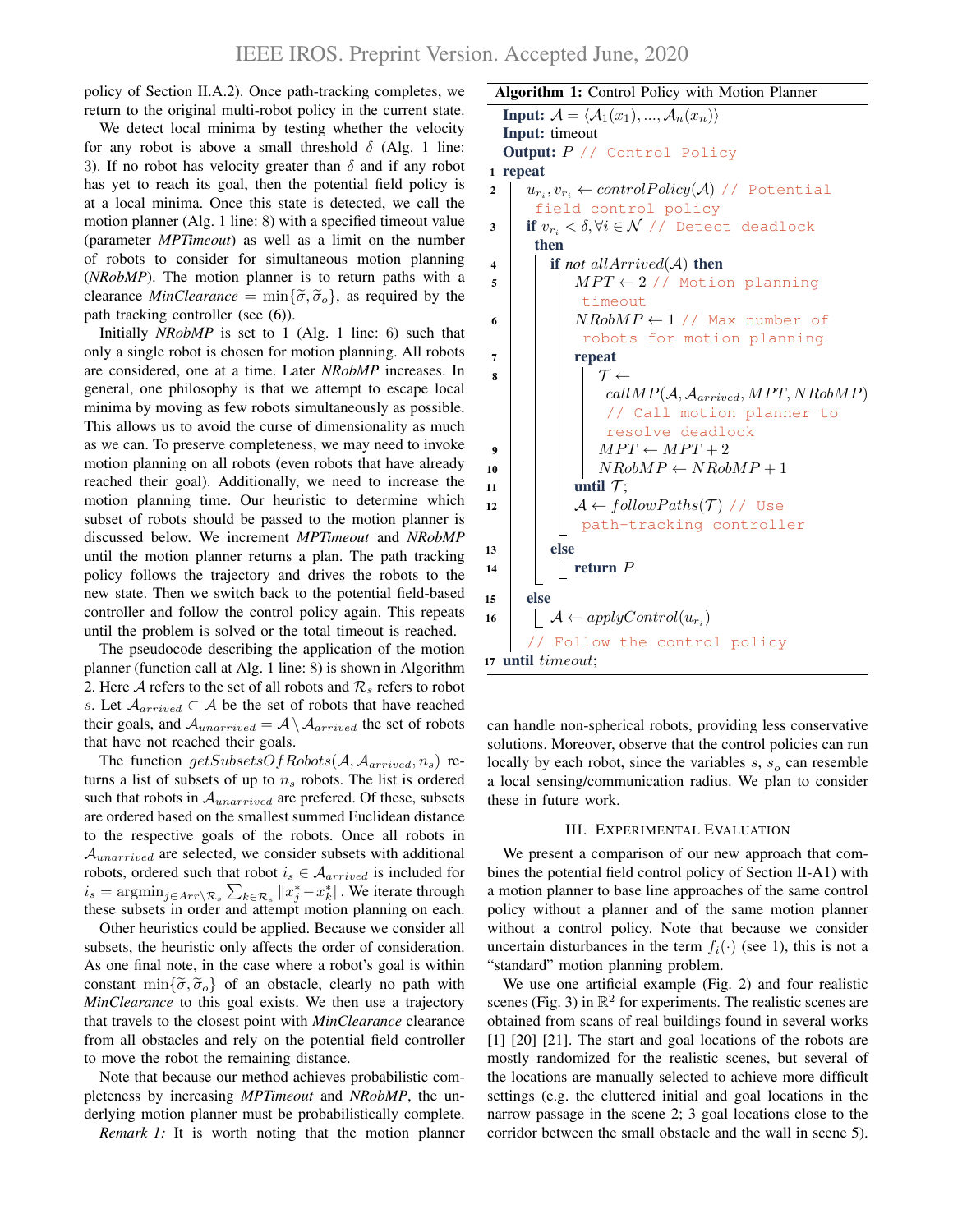| <b>Algorithm 2:</b> CallMP(A, $A_{arrived}$ , MPT, NRobMP) |                                                                                       |
|------------------------------------------------------------|---------------------------------------------------------------------------------------|
| <b>Input:</b> A, $\mathcal{A}_{arrived}$ , MPT, NRobMP     |                                                                                       |
| <b>Output:</b> $T$ // Trajectory                           |                                                                                       |
| 1 foreach $n_s \in [1, NRobMP]$ do                         |                                                                                       |
| $\mathbf{2}$                                               | $RobotsList \leftarrow$                                                               |
|                                                            | $getSubsetsOfRobots(\mathcal{A}, \mathcal{A}_{arrived}, n_s)$                         |
| 3                                                          | $Obs = Obs \cup A$                                                                    |
| $\boldsymbol{4}$                                           | foreach $\mathcal{R}_s \in \text{RobotsList}$ do                                      |
| 5                                                          | $Obs = Obs \cap \mathcal{R}_s$                                                        |
| 6                                                          | $\mathcal{T} = EST(\mathcal{R}_s, Obs, MPT)$                                          |
| 7                                                          | if $dist(finalState(\mathcal{T}), \mathcal{G}) < dist(\mathcal{A}, \mathcal{G})$ then |
| 8                                                          | return $\mathcal T$                                                                   |
|                                                            |                                                                                       |





Fig. 2. A typical artificial scene with twelve robots that must swap locations diagonally. The gray circles represent obstacles and the colored circles represent initial positions of the robots. The goal positions are marked as stars with color coded to show the corresponding robot. The figure below the scene is a cactus plot showing the number of successful runs (y-axis) as a function of motion planning time (x-axis. Note the log-scale). Our method in 4-robot setting is not shown, because the control policy solved the problem without calling the motion planner.

We consider robot dynamics of the form  $(1)$ , with a disturbance of the form  $f_i = A_i ||v_i|| \sin(\omega_i t + \phi_i) [q_i, p_i]^\top$ , with  $A_i$ ,  $\omega_i$ ,  $\phi_i$ ,  $q_i$ ,  $p_i$  random constants,  $\forall i \in \mathcal{N}$ . Because we allow some bounded disturbance captured by the  $f_i$  term, the path-following controller from Section II.A.2) is used to move robots along trajectories output by the motion planner. The control gains of Section II-A are chosen as  $k_i = 0.01$ ,  $k_{v_i} = 10, k = k_v = 0.5, \forall i \in \mathcal{N}$ .

We note that the potential field control policy consists of closed-form equations to be applied to a physical robot at any state in real time. The motion planner, however, outputs a single trajectory to be followed without accounting for the

disturbance induced by  $f_i(\cdot)$ . Hence, a distinct comparison of these two methods is not possible. Rather, we compare our new approach to the original closed-form control policy to demonstrate that our new approach can solve more scenes (indeed, our new approach is probabilistically complete assuming a path with clearance *MinClearance* exists from any reachable state). We also compare our new approach to the centralized motion planner to demonstrate that we spend less total time planning.

As our motion planner, we choose EST [22] for both the centralized planner and our method. Any probabilistically complete motion planner could be used. We tested EST and RRT [23], and found EST worked better for our scenarios.

# *A. Comparison to potential field*

The potential field control policy is unable to fully solve any scenario presented here except Scene 1 with 4 robots. The policy can make significant progress, but gets trapped in local minima. In general, our policy works well for open worlds without narrow passages. We leverage this to make progress in real-world scenarios where the world is mostly open.

# *B. Comparison to a Centralized Motion Planner*

To compare to a centralized EST motion planner, we record the total time spent in CallMP(A, *MPT*, *NRobMP*) (Alg. 2, line 8). We compare this to the time spent running the centralized EST planner on the problem. We plot these as cactus plots that show the number of successful runs (yaxis) as a function of the total planning time (x-axis). Note that this includes only the time taken by the motion planner, since the feedback control policies are run on-line in real time. All scenarios are run 20 times.

For scene 1 (fig. 2), we tested scenarios with 4, 8 and 12 robots (to maintain symmetry). Our method succeeded on all 20 runs of each scenario with total planning time less than 20 seconds. The centralized motion planner failed to solve the 4 robot scenario within the timeout (1200 seconds).

For the remaining scenes, we tested scenarios with 5, 10 and 15 robots. Fig. 3 shows that our method outperforms the centralized motion planner in terms of both motion planning time and success rate. Our method takes less than 100 seconds for most of the experiment runs, while the centralized planner mostly fails to find a solution within the timeout of 1200 seconds. The only scenario where the centralized planner generally succeeds is in Scene 3 with 5 robots. Here the centralized motion planner takes about 10 to 300 seconds, while our method takes less than 1 second.

In summary, our method outperforms the potential fieldbased controller by solving many scenes that violate the policy's assumptions. It significantly outperforms a centralized motion planner in terms of planning time. On particularly challenging scenes, our method still occasionally times out (see Fig. 3 Scene 2).

#### IV. DISCUSSION AND FUTURE WORK

This paper integrates feedback control policies with sampling-based motion planning techniques to tackle the